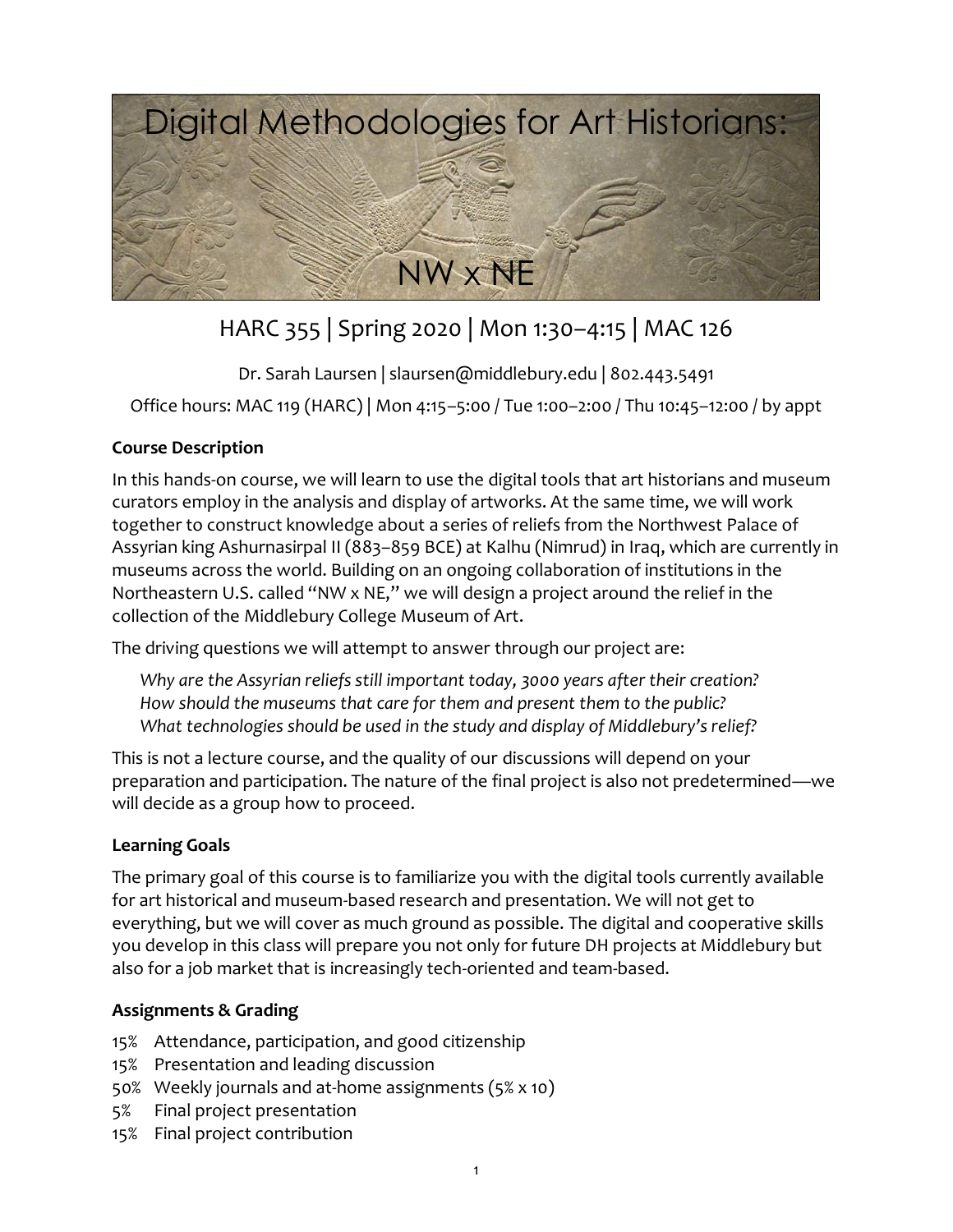## *Attendance, participation, and good citizenship*

Attendance will be taken at all sessions, and unexcused absences will lower your final grade. Two unexcused absences are grounds for automatic failure of the class. In order to receive full credit, you must come to class prepared to engage in discussions with your classmates. Being a good citizen means being fully present in class, listening attentively, asking questions, and offering constructive criticism.

## *Presentation and leading discussion*

You and a partner (or partners) will lead one discussion on the assigned readings, supplement those readings with your own research, and present your findings to the class in the form of a PowerPoint presentation. You will be graded on the overall quality of the presentation and discussion, your ability to work in a team, and your individual contribution.

## *Weekly journals and at-home assignments*

Documentation is one of the most important activities in the digital humanities. Each week, you will write a journal entry (of no more than 1000 words) answering questions based on the week's readings, your own research, and your experiences completing tasks involving tools covered in class. The quality and completeness of these assignments (e.g. the cleaning of a data set) will also be factored into your grade.

Journals must be submitted on Canvas by 5 pm on Sunday in order to receive credit. If you are unable to access Canvas, email your response to slaursen@middlebury.edu as a .doc file (*not* .pages or .pdf). When referencing specific points in the reading, use the author's name and page numbers in parentheses, e.g. (Myers, p. 46), and provide an alphabetical Turabian style bibliography at the end of your journal. Quotations should not exceed one sentence.

Journals will be graded with points: one for "satisfactory," two for "outstanding," and zero for "unsatisfactory." Students who consistently receive ones and an occasional two can expect to receive the equivalent of an A for their responses, which amount to 50% of the final grade. Your professor may ask you to rewrite and resubmit "unsatisfactory" responses.

#### *Final project*

Over the semester, the class will develop plans for a final project that addresses the driving questions listed above. Roles will be assigned according to students' interests and skillsets. Again, you will be graded on the overall quality of the finished product, your ability to work in a team, and your execution and presentation of your individual contribution.

#### *A note on grades:*

- A: Exceptional in the quality of the ideas and the format
- B: Very good, and well above satisfactory
- C: Fulfills all requirements, but does so without original thought
- D: Unsatisfactory, does not fulfill the requirements
- F: Failure. Directions not followed, answers and discussions beside the point, the question, or the assignment, and/or revealing ignorance of the readings.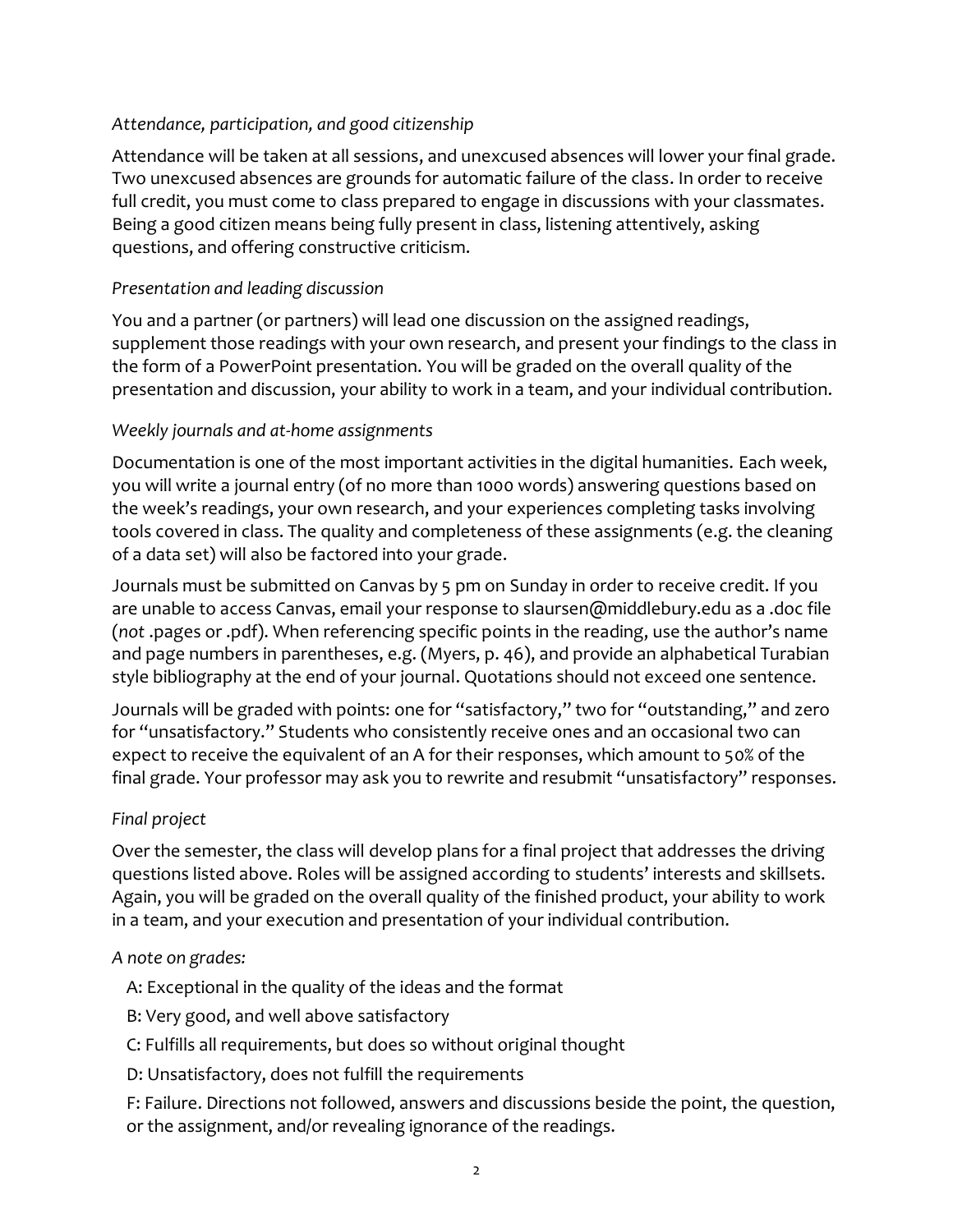### **Course Materials & Additional Resources**

All readings and course materials will be available at the David Family Library reserve desk or on the class Canvas site or Google Team Drive. In order to participate in this class, you will need a laptop and a smartphone with sufficient memory to install free software. If you do not one or both of these, please see me after the first class. In some classes, you may need a Google account, which is automatically provided to all Middlebury students.

I encourage you to consult with the **DLA, DLINQ, and Library staff** as needed:

Sarah Payne, Digital Liberal Arts (DLA) Postdoctoral Fellow: sarahp@middlebury.edu Ryan Clement, Data Services Librarian: rclement@middlebury.edu Patrick Wallace, Digital Projects & Archives Librarian: pwallace@middlebury.edu Bill Koulopoulos, Director of Learning Spaces and Infrastructures: bkoul@middlebury.edu Middlebury's Digital Learning and Inquiry (DLINQ) office: https://dlinq.middcreate.net/

## **Class Policies**

Covered beverages in the classroom are fine, but food and gum are not. Plan accordingly. Cell phones should be put away and in silent mode during class, unless they are being used for a class exercise. Although laptops will be used in this class, they should not be used for texting, emailing, social media and other non-class-related activities. Irresponsible use of electronics during class will be considered poor citizenship.

**Presentations** cannot be made up, and failure to present on your assigned day will result in an automatic zero. Conflicts due to religious holidays, athletic competitions, performances, etc. must be brought to my attention *at the beginning of the semester*.

**Students with documented disabilities** who believe that they may need accommodations in this class are encouraged to contact me as early in the semester as possible to ensure that such accommodations are implemented in a timely fashion. Assistance is available to eligible students through Student Accessibility Services. Please contact Jodi Litchfield, the ADA Coordinator, at litchfie@middlebury.edu or 802-443-5936 for more information. All discussions will remain confidential.

**Written assignments** should be double-spaced, in Times New Roman or Garamond font, with one-inch margins on all sides. Your name, the date, and a title should all be written (singles-spaced) at the top of the first page only. In the digital humanities, it is extremely important to fairly cite your sources and acknowledge your team of collaborators. The Honor Code prohibits plagiarism, cheating, and copying, and academic dishonesty in any form will be grounds for failure of this class. To read more: go/honorcode.

When **emailing a professor** (in any class), begin your email with "Dear Prof. | | Dr. | " unless your professor has specifically invited you to use their first name. In your email, concisely explain your reason for writing, using complete sentences and proper grammar and punctuation. End your email with a professional signoff such as "Best regards," "Best," "Regards," or "Thank you." Be aware that your professor is unlikely to respond quickly to an email outside of normal business hours. Think ahead, and ask your questions well in advance of assignment due dates.